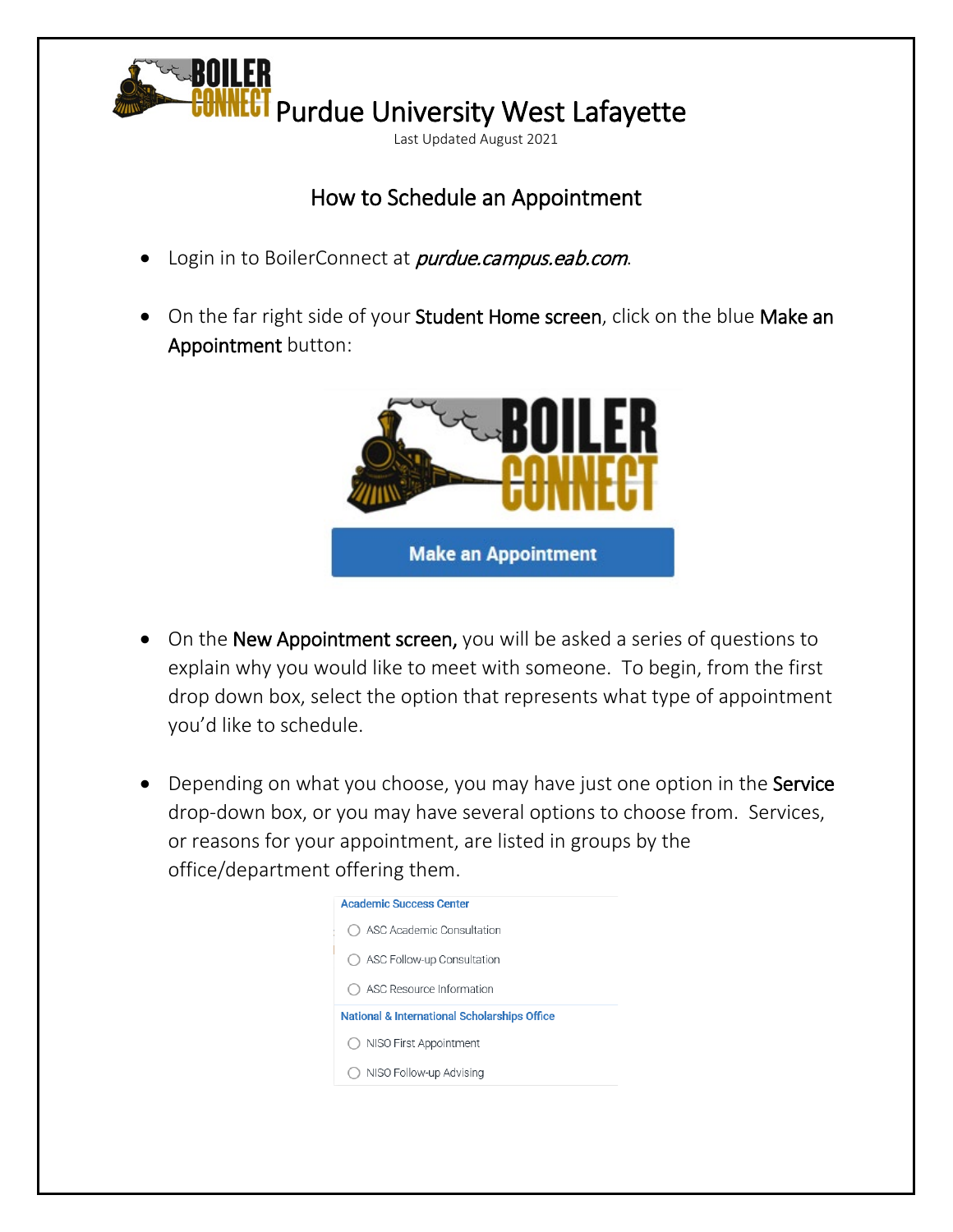

• If there is a specific date you'd like to schedule your appointment for, you can select that in the final drop-down box. Otherwise, you can leave it displaying today's date and the results will show available times beginning with that date. Click the Find Available Time button.

## New Appointment

## What can we help you find?

Below, you will find available options for scheduling an appointment. If you cannot find something that you are looking for, try the other appointment options to see available options for dropping in or requesting an appointment.

| *What type of appointment would you like to schedule? |  |
|-------------------------------------------------------|--|
| Academic Advising X<br>×                              |  |
| *Service                                              |  |
| ×<br>Drop/Add Classes X                               |  |
| Pick a Date ①                                         |  |
| Tuesday, June 1st 2021                                |  |
|                                                       |  |
| <b>Find Available Time</b>                            |  |

• The next screen will display all available appointment times/dates for all staff members meeting your criteria. At the top of the page, you'll see the options you chose on the previous page. These options cannot be changed unless you select the Start Over link. These options are shows as "locked".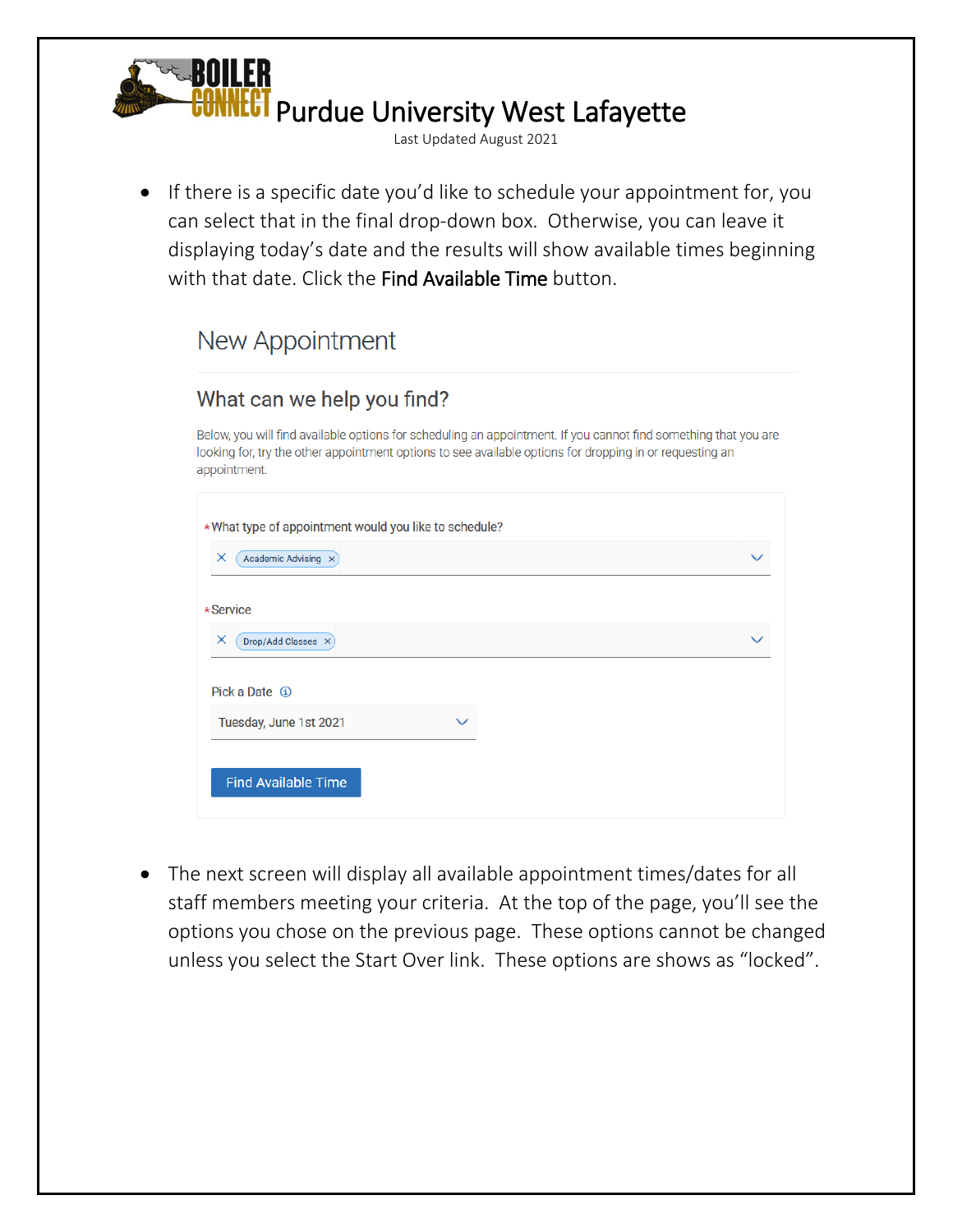

• On the left side of the screen is a filter panel that also shows the selections made on the previous page. Note: when you select a date, the system will display appointments from the start date until 30 days after the start date. Dates with available appointments will have a dot underneath them in the date picker calendar.

|              | Advising                                 |                |               |               |        |                |
|--------------|------------------------------------------|----------------|---------------|---------------|--------|----------------|
|              | <b>Support Service</b><br>Choosing Major |                |               |               |        |                |
|              |                                          |                |               |               |        |                |
| K            | Pick a Date 1<br>3 <sup>1</sup>          |                | November 2020 |               |        | ゝ              |
| Sun          | Mon                                      |                | Tue Wed       | Thu           | Fri    | Sat            |
| 1            | $\overline{2}$                           | $\frac{3}{2}$  | 4             | $\frac{5}{2}$ | 6      | $\overline{7}$ |
| 8            | 9                                        | $\frac{10}{1}$ | $\mathbf{1}$  | 12            | $13 -$ | -14            |
| 15           | 16                                       | $\frac{17}{4}$ | 18            | 19            | 20     | 21             |
| 22           | $^{23}$                                  | $^{24}$        | 25            | 26            | 27     | 28             |
| 29           | 30                                       |                |               |               |        |                |
|              |                                          |                |               |               |        |                |
|              |                                          |                |               |               |        |                |
| <b>Staff</b> |                                          |                |               |               |        |                |
|              | Search by name                           |                |               |               |        |                |
|              | How would you like to meet?              |                |               |               |        |                |
|              | Search by name                           |                |               |               |        |                |
|              |                                          |                |               |               |        |                |
| Location     |                                          |                |               |               |        |                |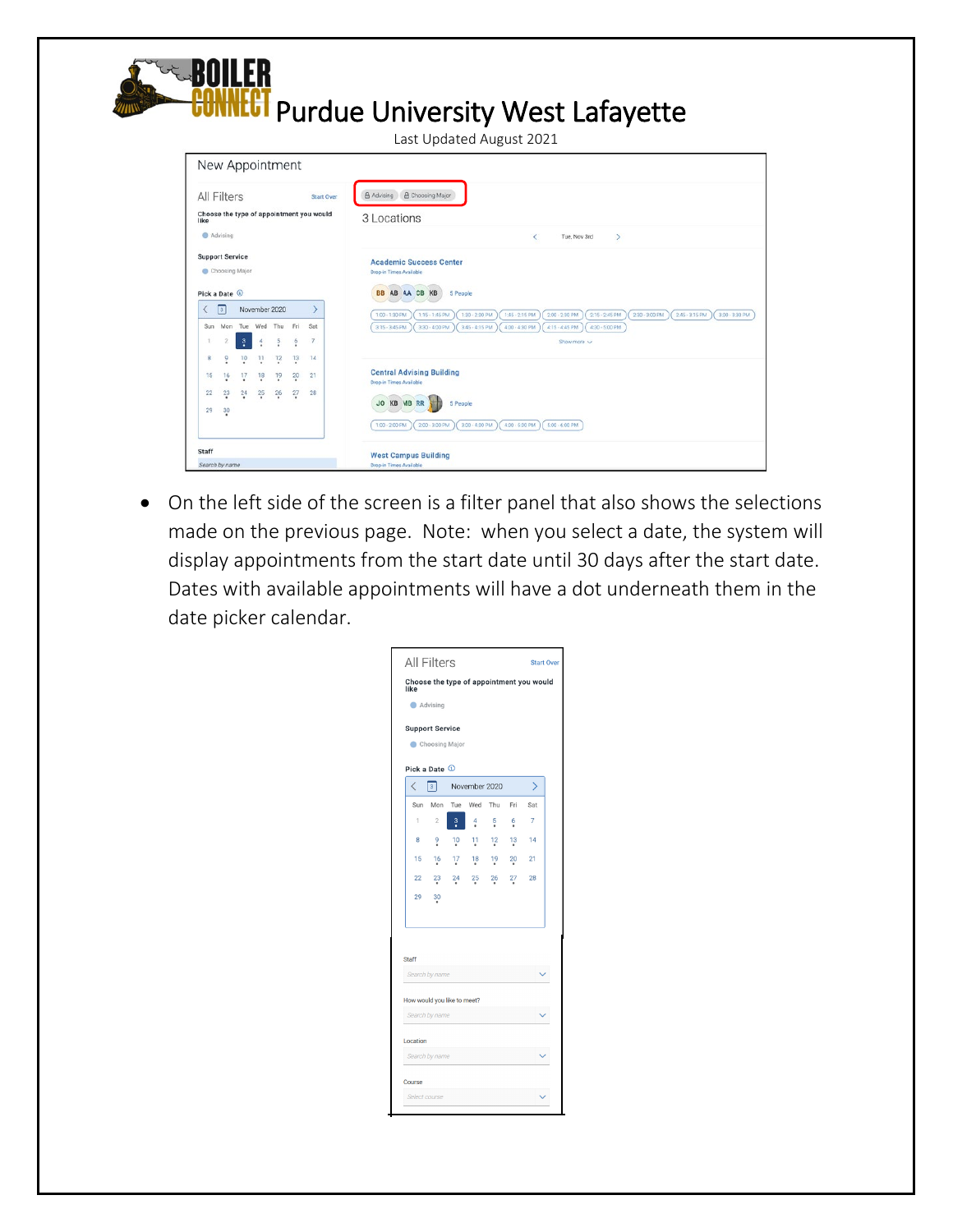

• You can select one of the time slot bubbles from the main portion of the screen. You can also select the link that says # People to open a list of available staff members.

| BB                     | <b>Bruce Bins</b><br>Advisor |  |
|------------------------|------------------------------|--|
| $\mathsf{A}\mathsf{B}$ | Alice Boehm                  |  |
| $\mathsf{A}\mathsf{A}$ | <b>Andy Abernathy</b>        |  |
| CB                     | <b>Clotilde Blanda</b>       |  |
| KB                     | Karson Boehm                 |  |

• If you choose a staff member from the list, the available appointment list shows only time slot bubbles for the selected staff member.

| <b>△</b> Choosing Major<br><b>合 Advising</b><br>Andy Abernathy x                                                                                                                                                                                                                                                                          |
|-------------------------------------------------------------------------------------------------------------------------------------------------------------------------------------------------------------------------------------------------------------------------------------------------------------------------------------------|
| Andy Abernathy<br>AA<br>Academic Success Center<br><b>View Drop-in Times</b>                                                                                                                                                                                                                                                              |
| Tue, Nov 3rd                                                                                                                                                                                                                                                                                                                              |
| $2.00 - 2.30$ PM<br>$2:15 - 2:45$ PM<br>$3:15 - 3:45$ PM<br>$1:00 - 1:30$ PM<br>$1:15 - 1:45$ PM<br>$1:30 - 2:00$ PM<br>$1:45 - 2:15$ PM<br>$2:30 - 3:00$ PM<br>$2:45 - 3:15$ PM<br>$3:00 - 3:30$ PM<br>$3:30 - 4:00$ PM<br>$3:45 - 4:15$ PM<br>4:00 - 4:30 PM<br>4:15 - 4:45 PM<br>4:30 - 5:00 PM                                        |
| Show more $\sim$                                                                                                                                                                                                                                                                                                                          |
| Wed, Nov 4th                                                                                                                                                                                                                                                                                                                              |
| 10:00 - 10:30 AM<br>$9:30 - 10:00$ AM<br>$9:45 - 10:15$ AM<br>$(10:15 - 10:45$ AM<br>$(10:30 - 11:00 AM)$<br>$10:45 - 11:15$ AM<br>$(11:00 - 11:30 AM)$<br>$9:00 - 9:30$ AM<br>$9:15 - 9:45$ AM<br>$(11:15 - 11:45 AM)$<br>$(12.00 - 12.30 P M)$<br>11:30 - 12:00 PM<br>$(11:45 - 12:15 P M)$<br>$(12:15 - 12:45 P M)$<br>12:30 - 1:00 PM |
| Show more $\vee$                                                                                                                                                                                                                                                                                                                          |

• When you choose an appointment time slot, you will be taken to the Review Detail page.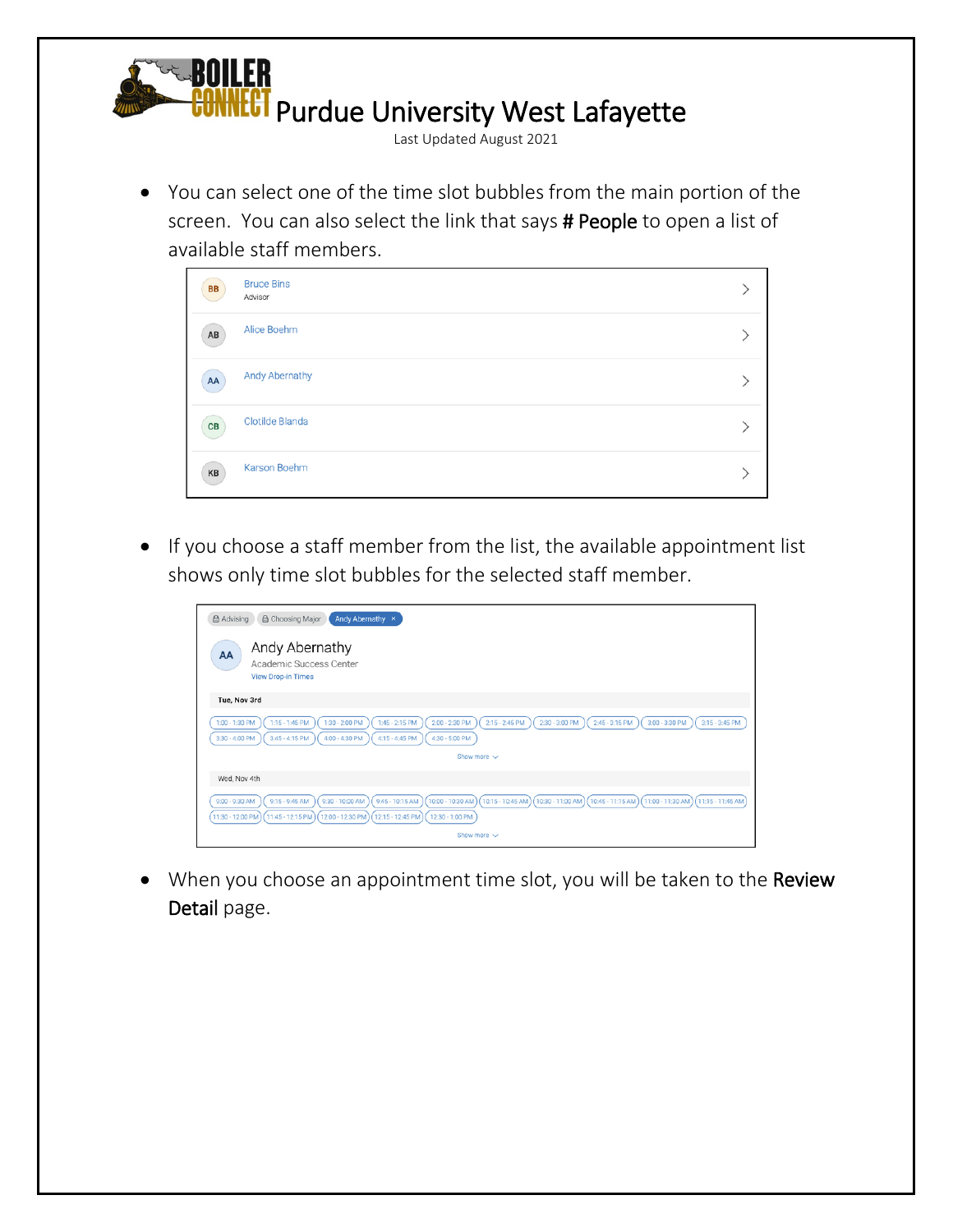

| < Go Back  Dashboard                                                             |                                    |
|----------------------------------------------------------------------------------|------------------------------------|
| Review Appointment Details and Confirm                                           |                                    |
| What type of appointment would you like to schedule?<br><b>Academic Advising</b> | Service<br><b>STAR Appointment</b> |
| Date<br>08/04/2021                                                               | Time<br>1:30 PM - 2:00 PM          |
| Location<br>Honors College and Residences North                                  |                                    |
| Staff<br>Jessica Ramsey                                                          |                                    |
| * How would you like to meet?                                                    |                                    |
| (Wrtual) Search by name                                                          |                                    |
| You are seeing the only meeting type available for this time slot.               |                                    |
| Would you like to share anything else?                                           |                                    |
| Add your comments here                                                           |                                    |
| $\vee$ Email Reminder                                                            |                                    |
| Reminder will be sent to jstudnt1@purdue.edu                                     |                                    |
| V Text Message Reminder                                                          |                                    |
| Phone Number for Text Reminder                                                   |                                    |
| 7654122002                                                                       |                                    |
| <b>Schedule</b>                                                                  |                                    |

- Review the information on this screen because there may be special instructions there. You will be required to choose if you'd like to meet Virtually or In Person. If there is only one option, it will be pre-populated for you and you will not be able to chage it. You can also enter your own comments and decide if you want email or text message reminders. Unless you uncheck the boxes, you will receive both email and text reminders for your appointment. If there is no cell phone listed or the number is incorrect, please update it here. The reminder email is sent out 24 hours before the appointment, and the text reminder is sent out one hour prior to the scheduled appointment.
- **Click the Schedule button**

**Schedule**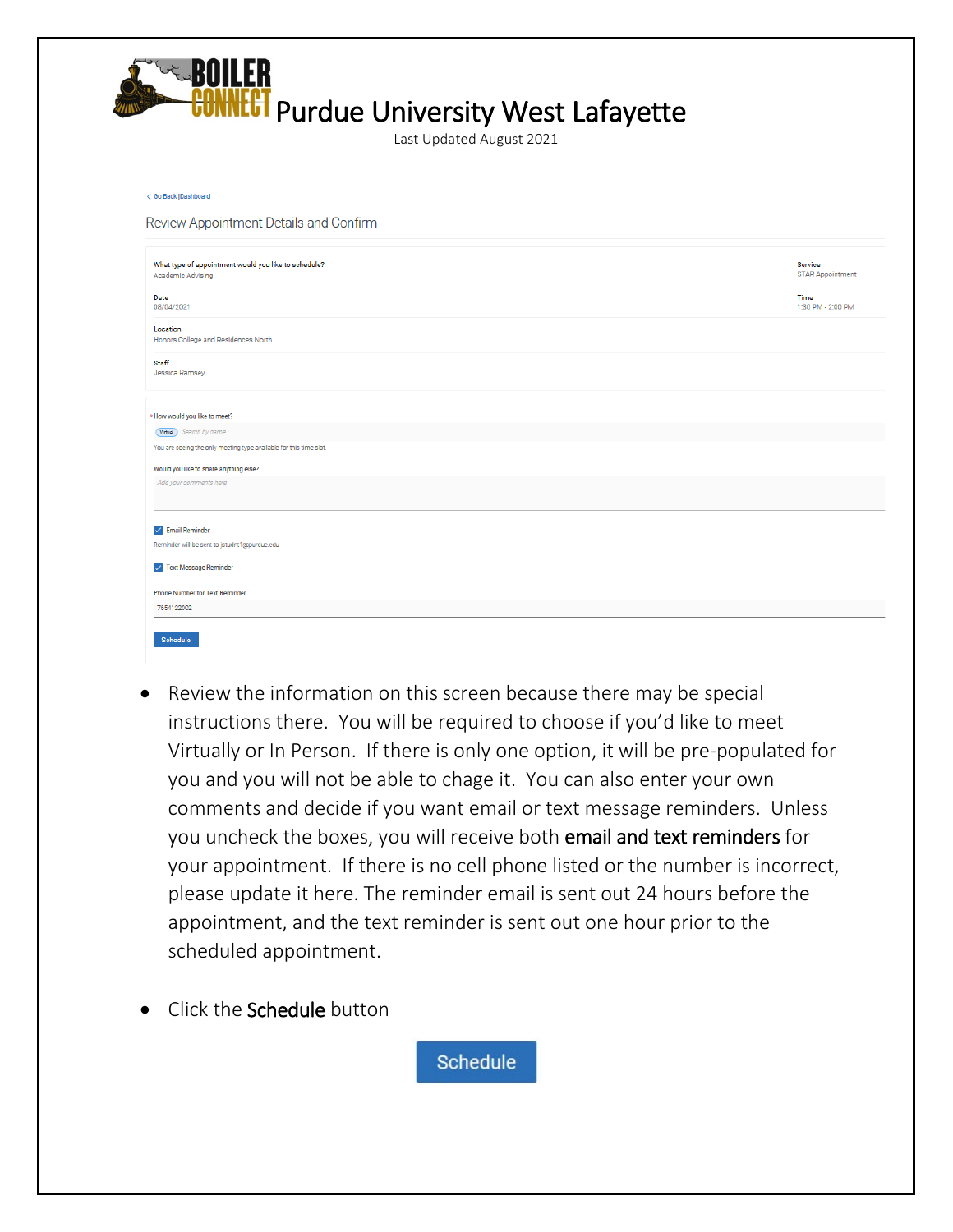

Until you do this, your appointment has not been scheduled! Your appointment has successfully been scheduled when you get the success message below and the option to View Appointments or Schedule Another Appointment.



• Your appointment will now appear on your **Student Home** page under the Upcoming Appointments section on the right side of the screen.



• If you need to cancel an upcoming appointment, click on the appointment under "Upcoming Appointments" on your home page. A pop-up box will appear; click on "Cancel My Attendance" in the bottom left.

**Cancel My Attendance** 

Keep in mind that appointments cancelled less than 12 hours prior to the start of the appointment will be considered a no-show. It is still preferable that you cancel an appointment even at the last minute rather than not showing up, but if you have three no-shows in any 30-day window, you will need to contact your academic advisor before you are able to schedule any future appointments via BoilerConnect.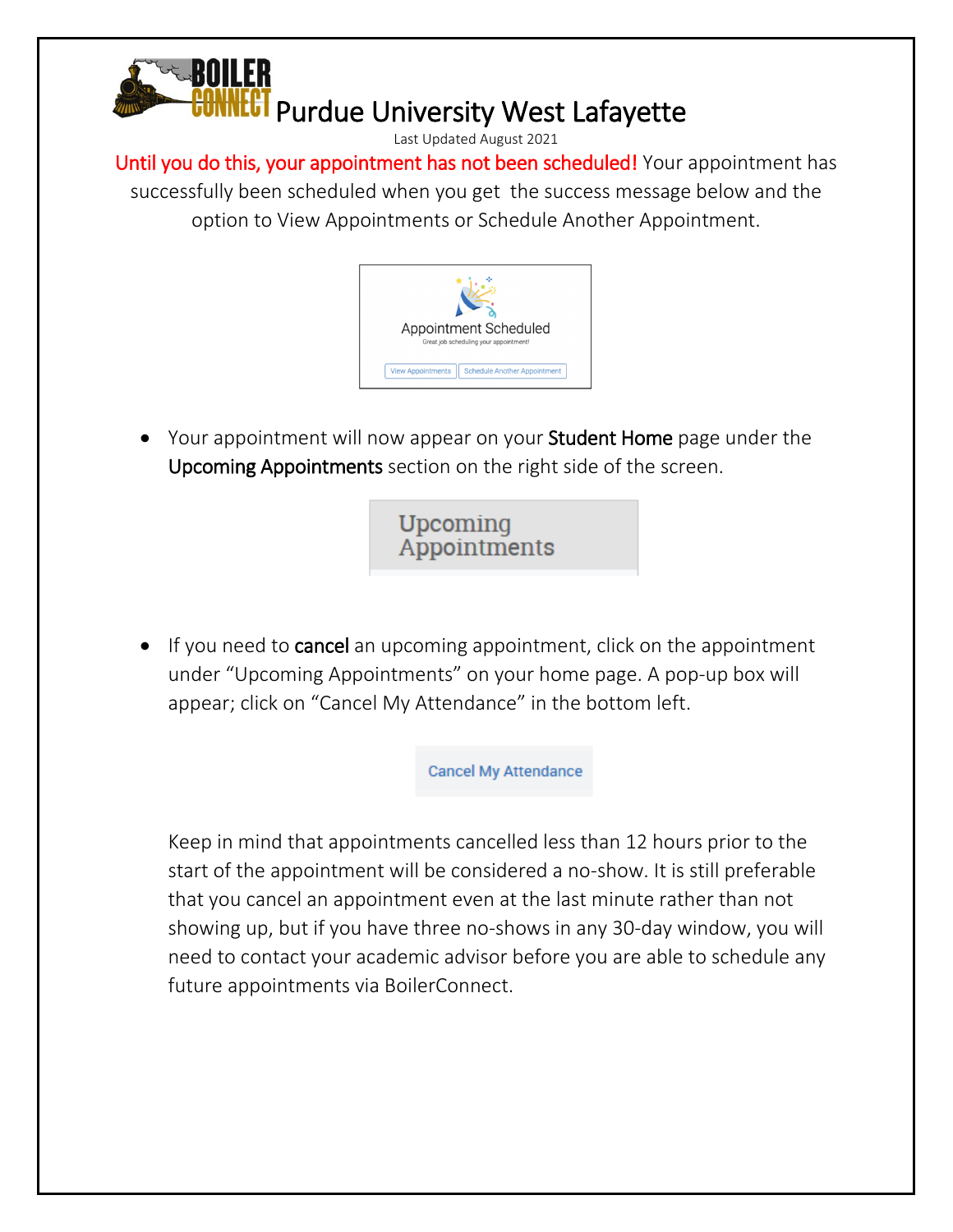

## Scheduling with your Student Success Team

- Login in to BoilerConnect at *purdue.campus.eab.com*.
- On the far right side of your Student Home screen, click on the blue Make an Appointment button:



• On the New Appointment screen, choose Meet With Your Success Team from the Other Appointment Options section.

| What can we help you find?                                                                                                                                                                                                                  | <b>Other Options</b>               |
|---------------------------------------------------------------------------------------------------------------------------------------------------------------------------------------------------------------------------------------------|------------------------------------|
| Below, you will find available options for scheduling an appointment. If you cannot find something that you are<br>looking for, try the other appointment options to see available options for dropping in or requesting an<br>appointment. | <b>View Drop-In Times</b>          |
| *What type of appointment would you like to schedule?                                                                                                                                                                                       | <b>Meet With Your Success Team</b> |
|                                                                                                                                                                                                                                             | $\checkmark$                       |
| *Service                                                                                                                                                                                                                                    |                                    |
|                                                                                                                                                                                                                                             | $\checkmark$                       |
|                                                                                                                                                                                                                                             |                                    |
| Pick a Date (i)<br>Wednesday, June 2nd 2021<br>$\checkmark$                                                                                                                                                                                 |                                    |
|                                                                                                                                                                                                                                             |                                    |
| <b>Find Available Time</b>                                                                                                                                                                                                                  |                                    |
|                                                                                                                                                                                                                                             |                                    |